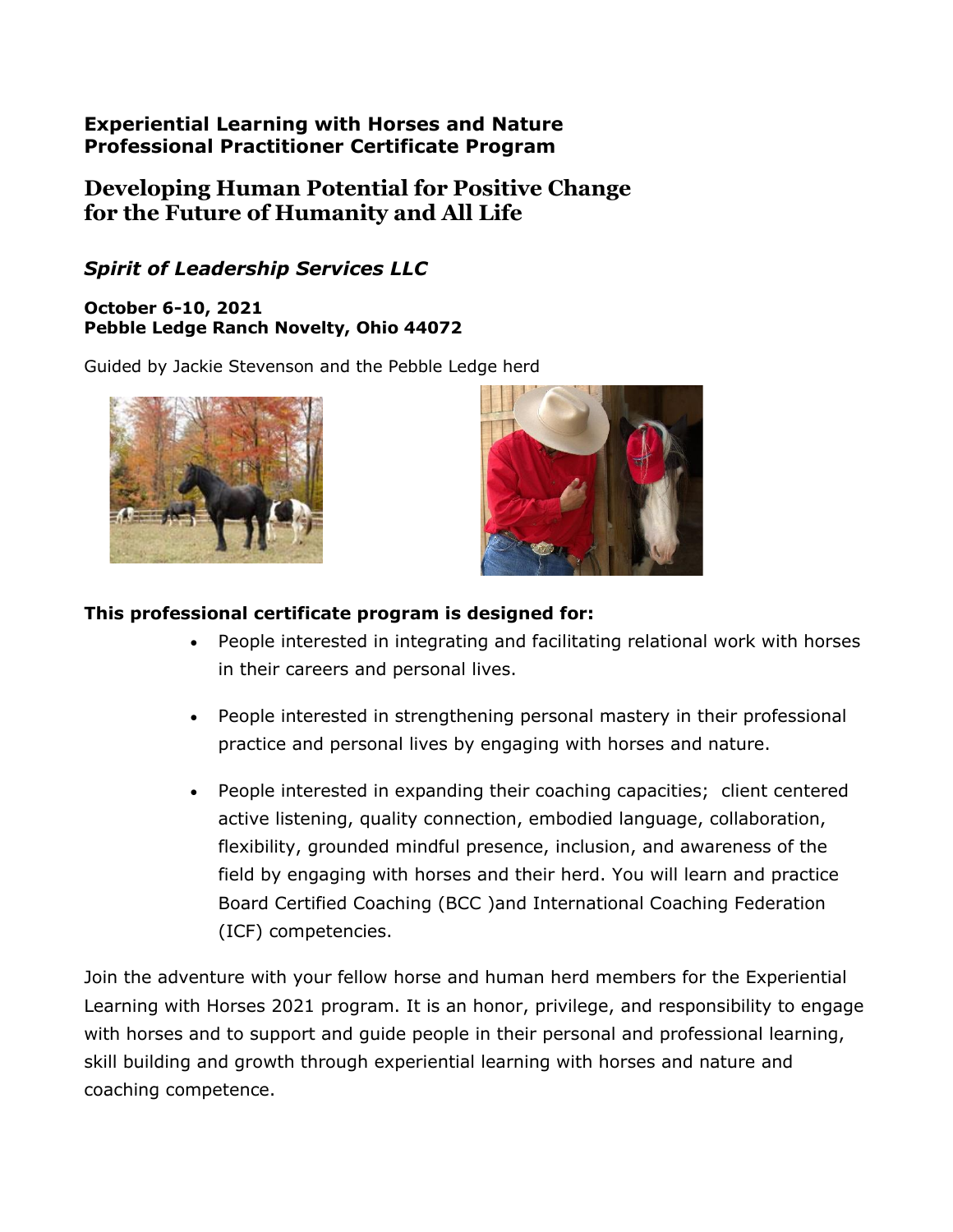### **The Ten Learning Objectives**

## **We will**

1)Expand mastery in facilitation as a coach, mental health practitioner, educator, or other professional practice with clear professional boundaries.

2)The program is grounded in a positive, strength based, curious, flexible and client

centered approach, that guides and empowers the development of human potential. Extend and integrate coaching and other professional presence and facilitation competencies in relational work with horses and nature in support of people's professional and personal development.

3)Engage with horses entering the world of horse and herd as their guests rather than bringing horses into the human world. Understanding our place in the natural world as being part of nature's living system and applying living system approach to human growth and development.

4)Communicate effectively through strengthening active listening skills, the awareness of embodied nonverbal body language, deepening relationships through high quality connection, accessing powerful open-ended questions and metaphor.

5)Understand and practice according to ethical standards of coaching and other relevant professional disciplines. To raise consciousness of our ecological identity and ecological responsibility and to follow a path that benefits future generations.

6)Appreciate the power of presence, an intentional way of being *physically, mentally, emotionally, and spiritually present for someone* providing a safe space for the other to have their own experience moment to moment**.** Being present we can hold space for someone creating a place of unconditional acceptance and belonging, a space of respect, trust, positive regard where the other is honored for their difference and accepted just as they are. Being present we witness the others journey as it naturally unfolds actively listening without judgement of interference.

7)Co Create a professional alliance and relationship with clients based upon collaborative honored agreements, respect, honesty, trust, transparency, and positive regard.

8)Promote and empower client's growth by guiding learning and facilitating client's awareness and insights of possible next steps and actions.

9)Cultivate a community of purpose supporting people to learn from each other and to support each other's personal mastery, share their passions, dream and goals and achieve their purpose.

10)Creating a Culture that contributes to the cultivation of human beings who are creative, adaptable, independent, and interdependent in both thinking and in managing one's life, and that work towards a more peaceful world with a strong concern for and dedication to the future of humanity.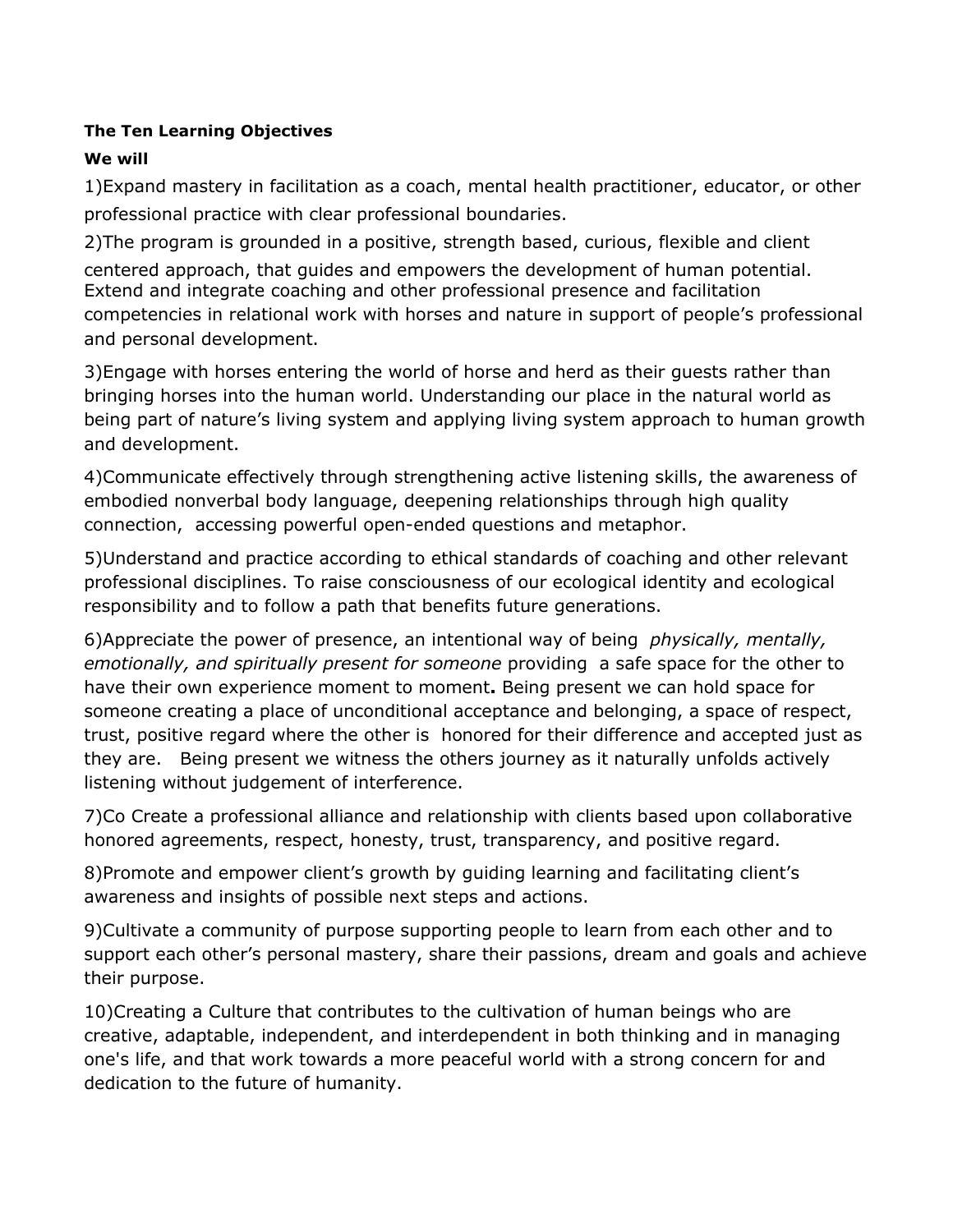

*Bring your coaching, leadership, facilitation skills and unique talents to life with experiential learning with horses and nature activities, constellation experiences, facilitation practice and a living system approach to understanding our life's most important questions and supporting others in their exploration.*

## **How It Works**

The format of the 2021 Experiential Learning with Horses Practitioner Certificate Program will be five days with a total of 32 CCEU's hours of program time.

Each day will provide a theory base, , personal mastery and self-awareness learning, knowledge of core competencies of coaching and practice facilitation and experiential learning with horses and nature developing human potential.

The program provides real time, action-oriented experience with hands on opportunities to apply what you learn and to receive immediate feedback from faculty, fellow participants and from the horses. We will be working with a natural herd of horses and learning from the natural environment. You will have the opportunity throughout the training to practice what you learn with each other and with actual clients.

There is no riding. The focus is not on traditional horsemanship, and all horse engagement takes place on the ground. This is about the practice of relationship through creating an alliance of respect, trust, transparency, and positive regard.

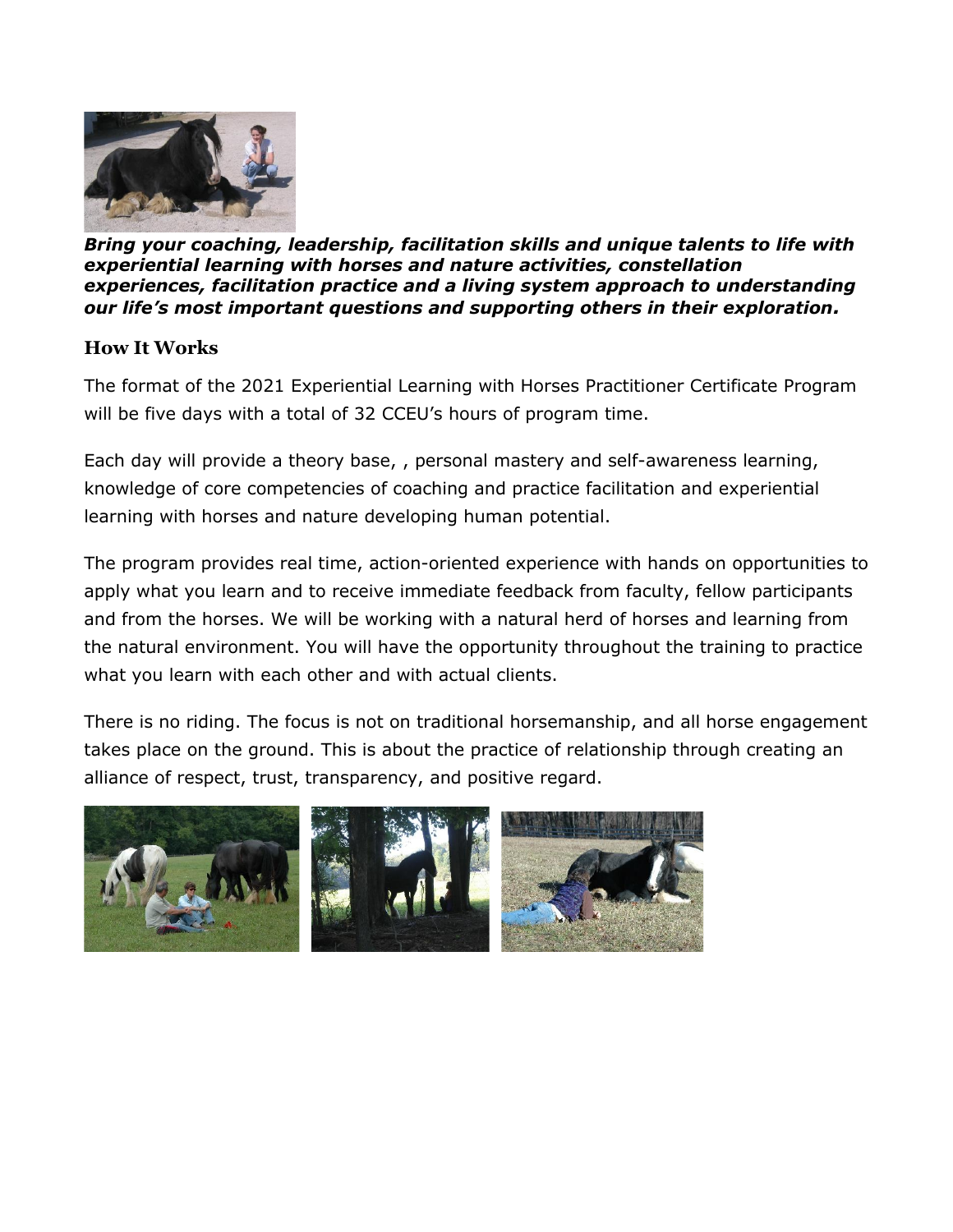## **Dates for 2021:** October 6-10

**Program Times:** Program meets Wednesday 3:00pm - 8:30 pm, (5:30 -8:30) on your own if seeking CEU hours) Thursday 8:30am - 5:00 Friday & Saturday 8:30am – 5:00 pm (5:30 -7:00 Thur-Sat.on your own if seeking CEU hours) Sunday 8:30am - 3:00pm.



**Application Process:** Completed application form. A \$250 refundable deposit is requested with your application. An interview is required by telephone or in person before acceptance to the program.

**Faculty:** Jackie Stevenson and the Pebble Ledge Herd

**Fees and Financial Commitment:** \$2,550 for the training program.

Some scholarship available

**For registration** or information contact Jackie Stevenson jacalynstevenson@gmail.com [www.spirit-of-leadership.com](http://www.spirit-of-leadership.com/) 440-241-8605





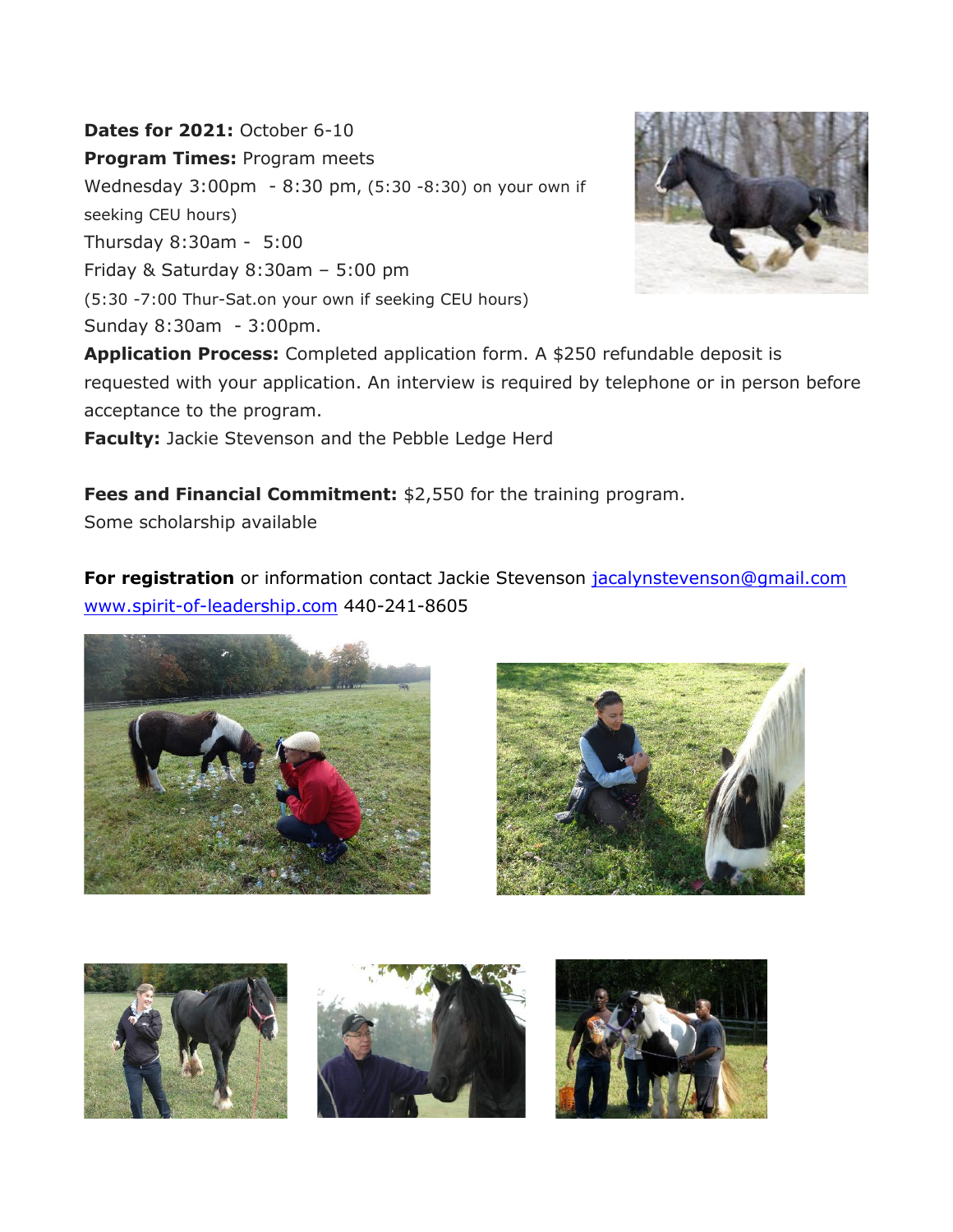# **Six key capacities you can develop in yourself and help others develop through the Experiential Learning with Horses Certificate Program:**

**1)** Being authentically and intentionally present, being mindful, centered, grounded, confident, and flexible while bringing that is uniquely your own gift.

**2)** Communicating with awareness of embodied presence and body language.

**3)** Paying attention to four levels of system with a 360 perspective and collective wisdom of the field.

**4)** Active listening from the perspective of the client and empowering and engaging the client to guide the conditions for the best possible future to emerge through the physical, earth and social bodies.

**5)** Holding sacred and intentional space from a positive, appreciative, curious, open, flexible and strength base approach, demonstrating ethical coaching practice in decision making and actions

**6)** Creating a Culture that contributes to the cultivation of human beings who are creative, adaptable, independent, and interdependent in both thinking and in managing one's life, and that work towards a more peaceful world with a strong concern for and dedication to the future of humanity.

The professional competencies you will develop as an Experiential Learning with Horses Practitioner can be applied in a variety of business, coaching, counseling and educational settings with clear boundaries and broad range applications including working with individuals, families, groups, or organizations. This certificate program is designed to prepare you in facilitating positive change with people with awareness of diversity and inclusion.

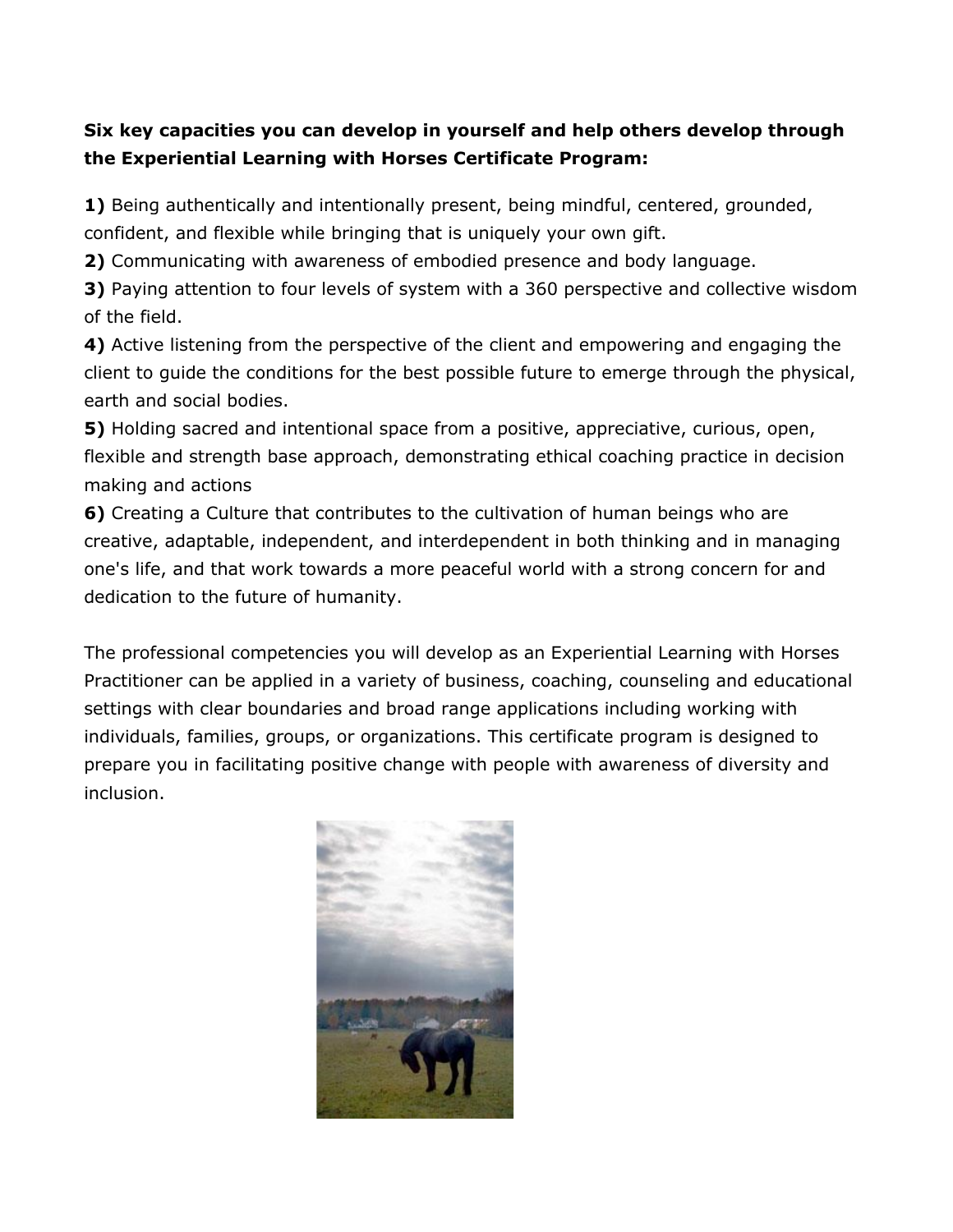### **Our Intention**

To create an honest, respectful, and trustworthy relationship with our clients and with horses and nature in service of human development. To offer a premier training and certificate program furthering the work of this unfolding professional field of horses helping people and preparing its emerging practitioners. To be of service to communities by accessing what we know about horse and human relationship and bring those resources into peoples' daily work and life. To expand the potential of coaches through awareness of their presence. To raise consciousness of our ecological identity and ecological responsibility and to follow a path that benefits future generations.

**Evening 1, Wednesday October 6** 3:30 pm - 8:30 pm

#### **Arrival: Getting Present with Yourself and the Community**

- Building a community of purpose; gathering the herd.

Engaging with ethical practice and authentic presence

- Experiential Learning with horses and nature practices.

**Day 2, Thursday October 7** 8:30 am - 7:00 pm

**The Power of Presence and Being Present** Entering the World of Horse &Herd: &Awareness

Being present, adapting quickly and resourcefully to unexpected change.

**Day 3, Friday October 8** 8:30 am - 7:00 pm

#### **Relationship & Leadership: Emotional Resonance Passion and Purpose**

Cultivating the inner place from which we operate Communicating and interacting with awareness of body language

- Creating Positive Relationships: Communicating and interacting with awareness of body language and energy, inclusiveness, interdependence, and interconnection. Exploring the language of horses and the natural world. Experiencing constellations.

**Day 4, Saturday, October 9**8:30 am - 7:00 pm

#### **Herd and Group Dynamics: Body Intelligence and Intuition (Real Client Group)**

- Strengthening Positive Team Performance: Developing awareness of and respect for systems thinking, multiple realities, perspectives, and levels of system with a 360 vision of the field.

**Day 5, Sunday October 10** 8:30 am - 2:00 pm

#### **Meeting the Emerging Future: Authentic Presence through the Spirit of Humanity**

- Inspiring a Positive Present and Future: Listening and engaging positively and optimistically to create the conditions for the best possible and most meaningful future to emerge for the whole and then being there to greet it. Integration, application going forward in personal and professional development.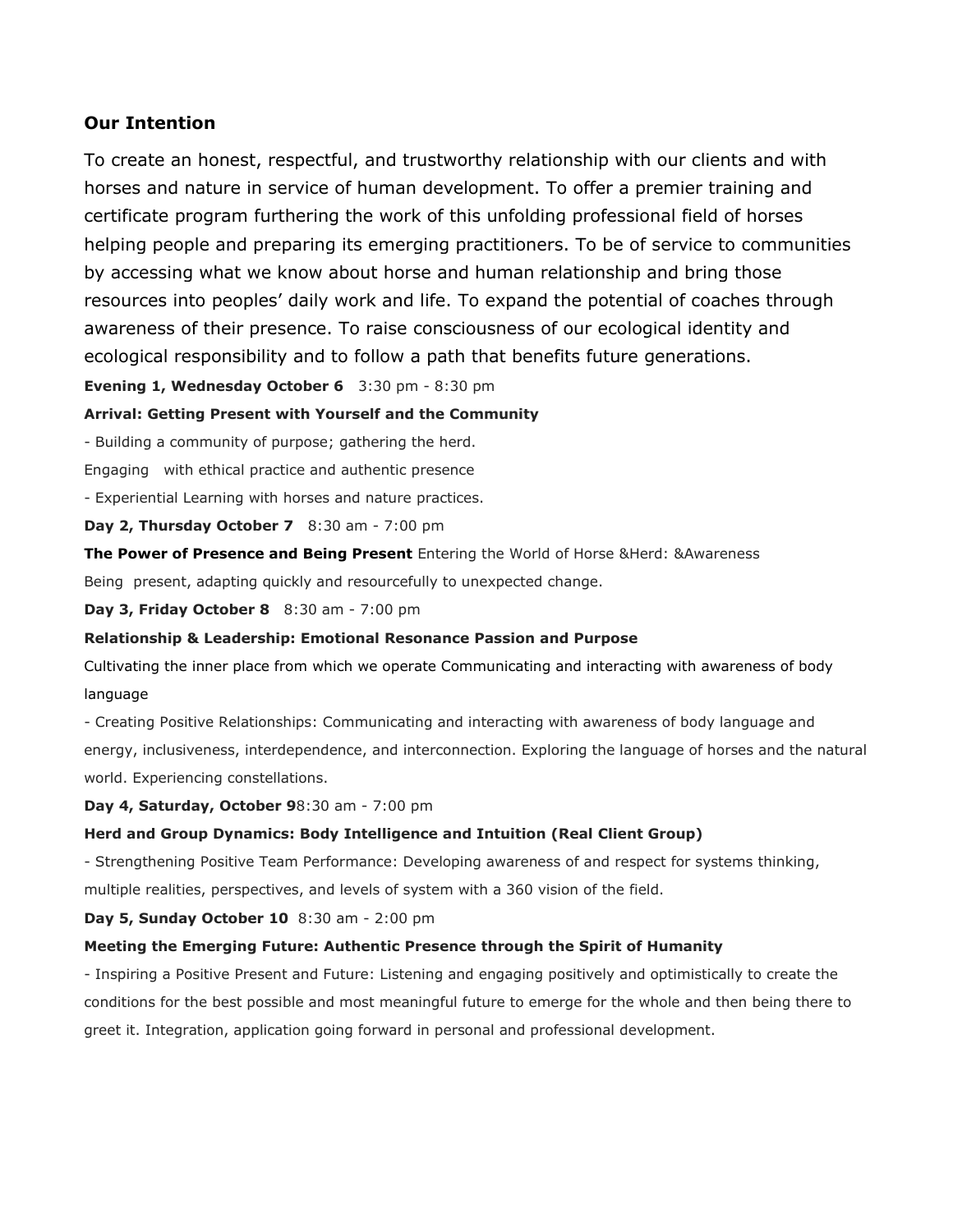**Horses change our lives.** The relationship with horses challenges us to expand into our potential, to be authentic in our human relationships, to be clearer about our purpose in life and to contribute with choice to the well- being of the world .

## *Learning with and from the horses we discover how to think rather than what to think. Learning with horses we can listen beyond words into the heart of the matter.*

**Horses Challenge Us to be Our Best.** Horses are remarkable teachers of leadership and facilitators of team development. They have an amazing ability to resonate with our true emotional intelligence, offer a 360 perspective and reflect to us our authentic self. We learn from the herd to create a community of purpose, expand our humanity, create the best possible conditions for a positive future to emerge and then be there to greet it.

## **Inspiring Leadership and Teamwork**

People partnering with horses for action-based discovery focused in the moment, learning experiences relevant to real time issues and authentic work situations.

Powerful experiential and accelerated knowledge opportunities whereby personal insight learned information and skill development is immediately internalized.

Horses can bring a high degree of chaos and unexpected change. We learn to summon moment to moment calm, strength, focus, respect, and trust to maintain a mutually safe and beneficial working relationship with the horse - all skills essential for teamwork.

Engaging with horses in focused and reflective activity challenges us to learn how to think rather than what to think. Horses offer immediate feedback about our presence, emotional intelligence, and embodied language.

Engaging free spirited horses and nature inspires our dreams and visions, frees our passion, carries us beyond our limiting patterns and helps us reconnect with our inner knowing, our primal instincts, intuition, natural compassion.